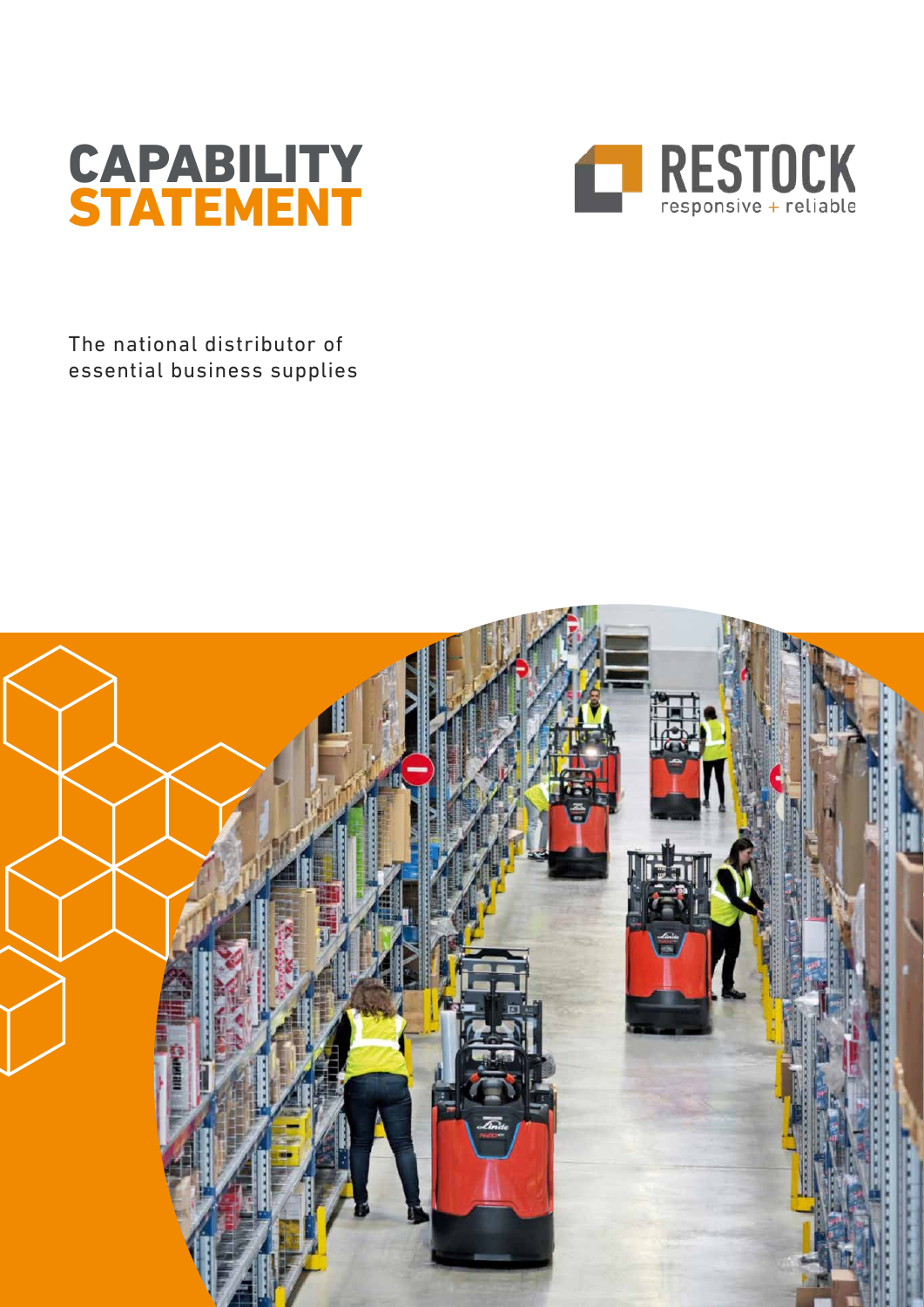

### About Mission & Vision





To be the easiest supplier for our clients to work with, to improve our clients efficiency and costs through innovative products and solutions and to give back to the great community we live in.

To become the first choice for workplace supplies nationally.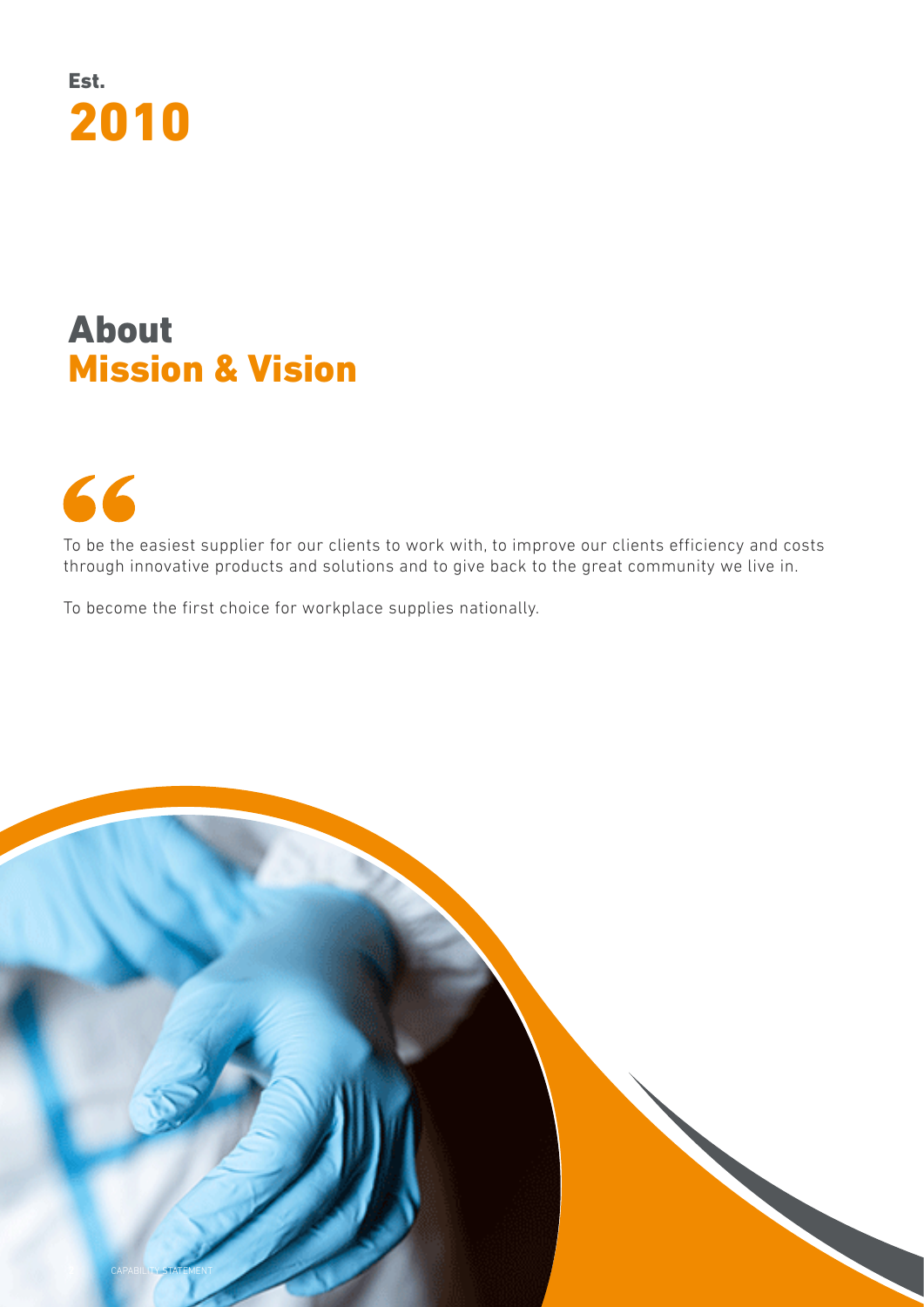# Industries We Service

As part of our commitment to be the best, we have created 5 separate divisions of Restock that focus our expertise on specific industries.



### Health & Aged Care

Over 10 years of experience in the Health & Aged Care industry - working together to transform aged care needs and improve residents' experience. Committed to creating a tailored solution to meet all your product and service requirements so you can run your operations hassle free.



### Food & Pharmaceutical

Discover Protectaware by Restock - the one range of production consumables and hygiene systems for your Food & Pharmaceutical processing environment. Designed to deliver confidence in food safety, the Protectaware brand offers premium quality and superior comfort for everyday use while keeping your operational costs down.



### Facilities & Education

A leading supplier of consumable products to the Education Departments, Contract Cleaning and Facility Management industry. Premium quality and superior comfort for everyday use while keeping your operational costs down.



### QSR & Hospitality

The one-stop provider of QSR & Hospitality consumables with a superior national distribution network. Our seemless ordering process ensures accurate and efficient delivery every time. Focused on providing superior quality at a competitive price. We have fully stock warehouses to allow us to provide an express delivery service.





### Industry and General

With over 9,000 product lines, we cater for every business that operates in Australia. Many clients in the following sectors purchase all their daily business consumable through Restock because we are Responsive, Reliable and have everything they need: Transport & Warehousing, Government Departments, Emergency Services, Corporate offices, Sporting Clubs & More.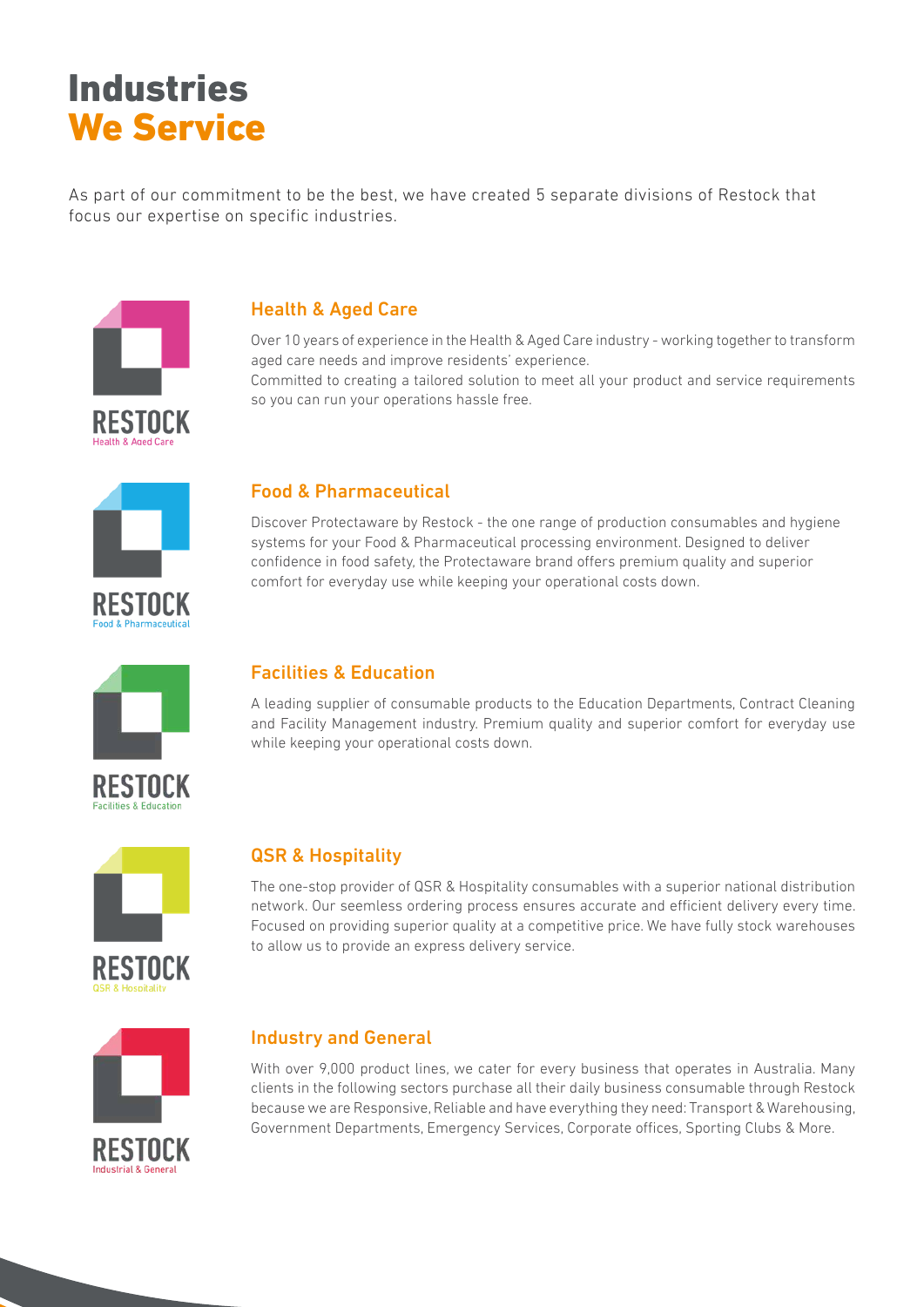Shelving Systems Crate & Trolley Systems Storage Systems

### Brands & Products

Our extensive research and development helps us stay at the cutting edge of innovation and gives us the knowledge to help improve your efficiency and costs.

We employ product specialists to support each of our four core product categories, represented by our sub brands below.





### **Products**

Disposable Gloves Hygiene Wear Safety Clothing Footwear & PPE

### **Products**

Wipes Janitorial & Hygiene Bin Liners

Skin care Housekeeping Chemical Systems Kitchen Chemical Systems Laundry Chemical Systems Industrial Chemicals



**Products** 



**Products** 

Food Process Packaging Flexible Packaging Industrial Packaging



#### **Products**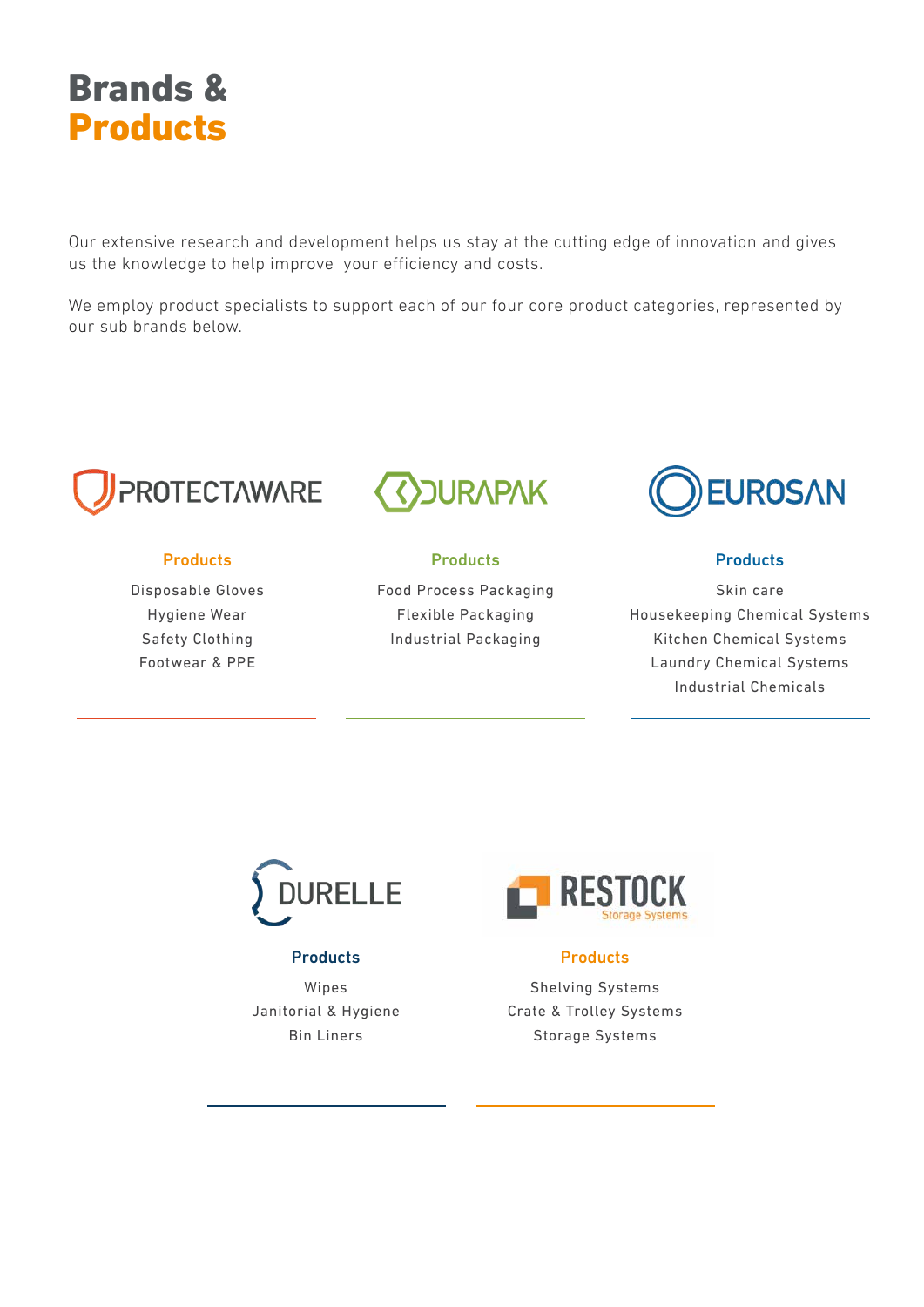### Environmental Focus

### Standards & Certifications



Our focus is simple - to continue sourcing our products from sustainable sources and partner with manufacturers who adopt responsible practices that look after the environment.

#### FSC® Certified Products

Products meeting our eco-friendly criteria conform to requirements in the Forest Stewardship Council® (FSC) Chain of Custody Certification



#### HACCP Food Safety Certification Program

Restock's range of Protectaware and Durelle products have been certified by HACCP Australia as being food safe, providing you with confidence that all your food safety risks are under control.



#### Therapeutic Goods Administration (TGA)

If you would like more information on products listed in the Australian Register of Therapeutic Goods (ARTG), please do not hesitate to contact us.

Since our establishment, Restock has been a constant part of the community. As part of our corporate social responsibility philosophy, we proudly support and sponsor to a variety of local and international organisations.

You can play a part too and turn your loyalty points\* into charitable donations. To find out more, visit our Online Store or contact us.



### Community & Charities

#### Give to Charity Program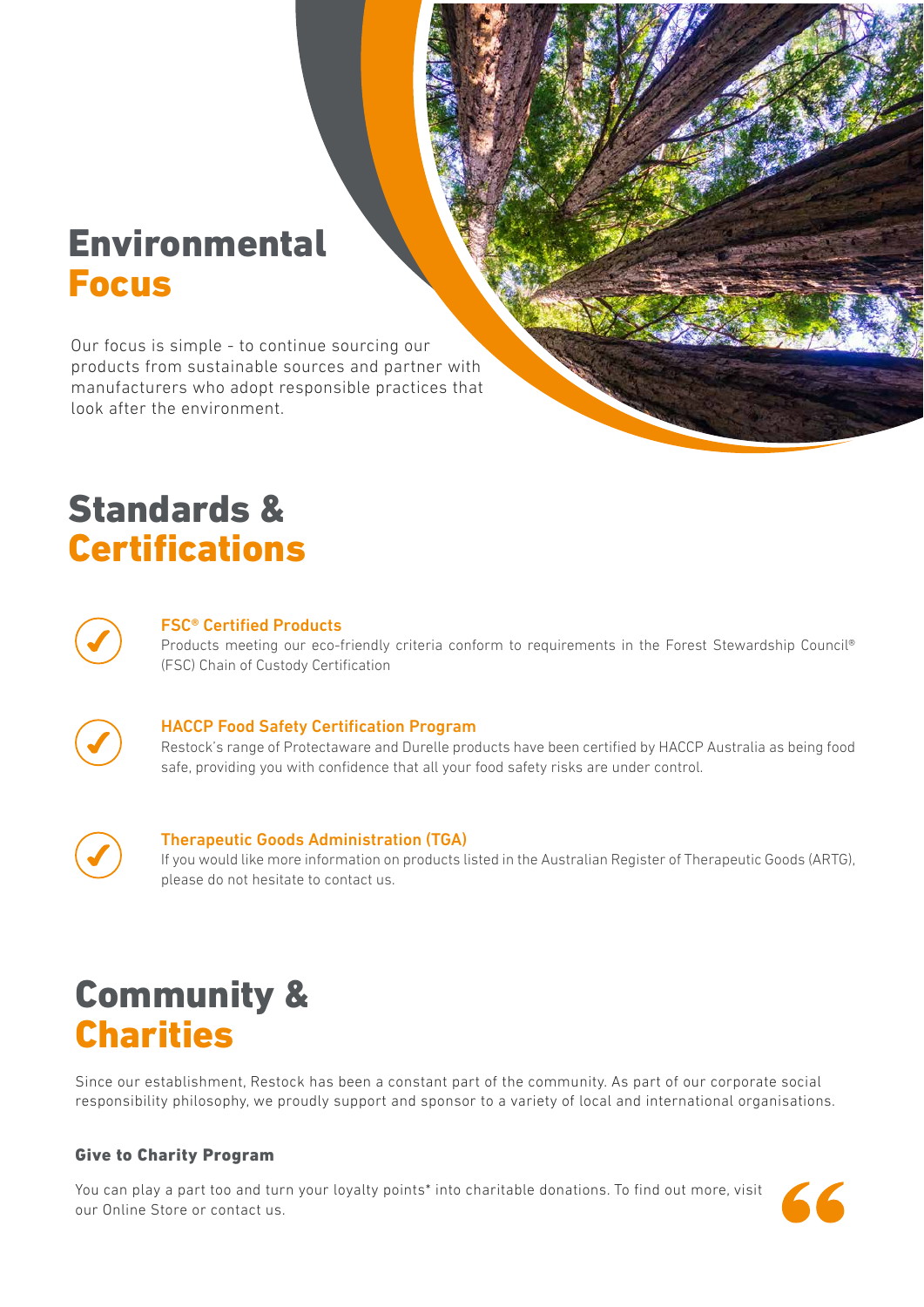

# National Locations

Restock has established a national distribution network across Australia. We have our own fleet of delivery vehicles and aim to deliver in full and on time daily.



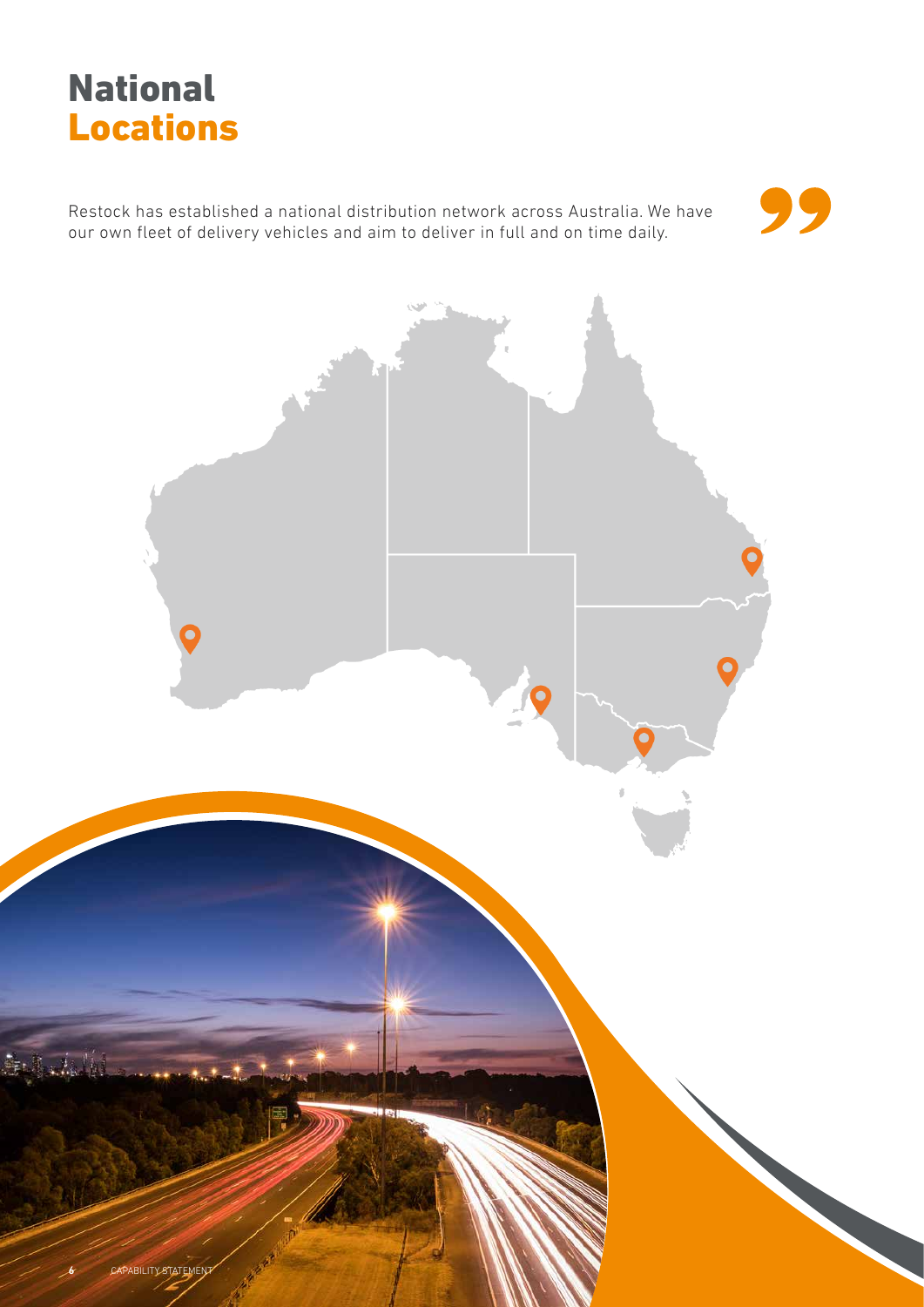Our sales structure is designed to provide the highest level of customer support with Designated Key Account Managers. The below Sales Organisation Chart displays our current structure.

# Sales Organisation Chart



### Responsive & Reliable

Why have multiple suppliers when you can get all you need from a single source supplier. We povide an innovative and diverse range of premium quality products at a better price. With Restock you save the hassle of multiple deliveries, increased paperwork and higher prices.



### Single source supplier nationally

In addition to our designated Key Account Managers, we have developed a dedicated Customer Care Support Team. This team provides support to the Key Account Managers with administration tasks to making us more efficient, and them to provide more regular on-site support to our clients.



We believe in providing a superior, Responsive & Reliable customer experience. In each the 5 Industries we service, we have a team of Dedicated Key Account Managers which are industry experts. So, your Account Manager will be able to provide top end product and industry recommendations

### Designated experienced Key Account Manager